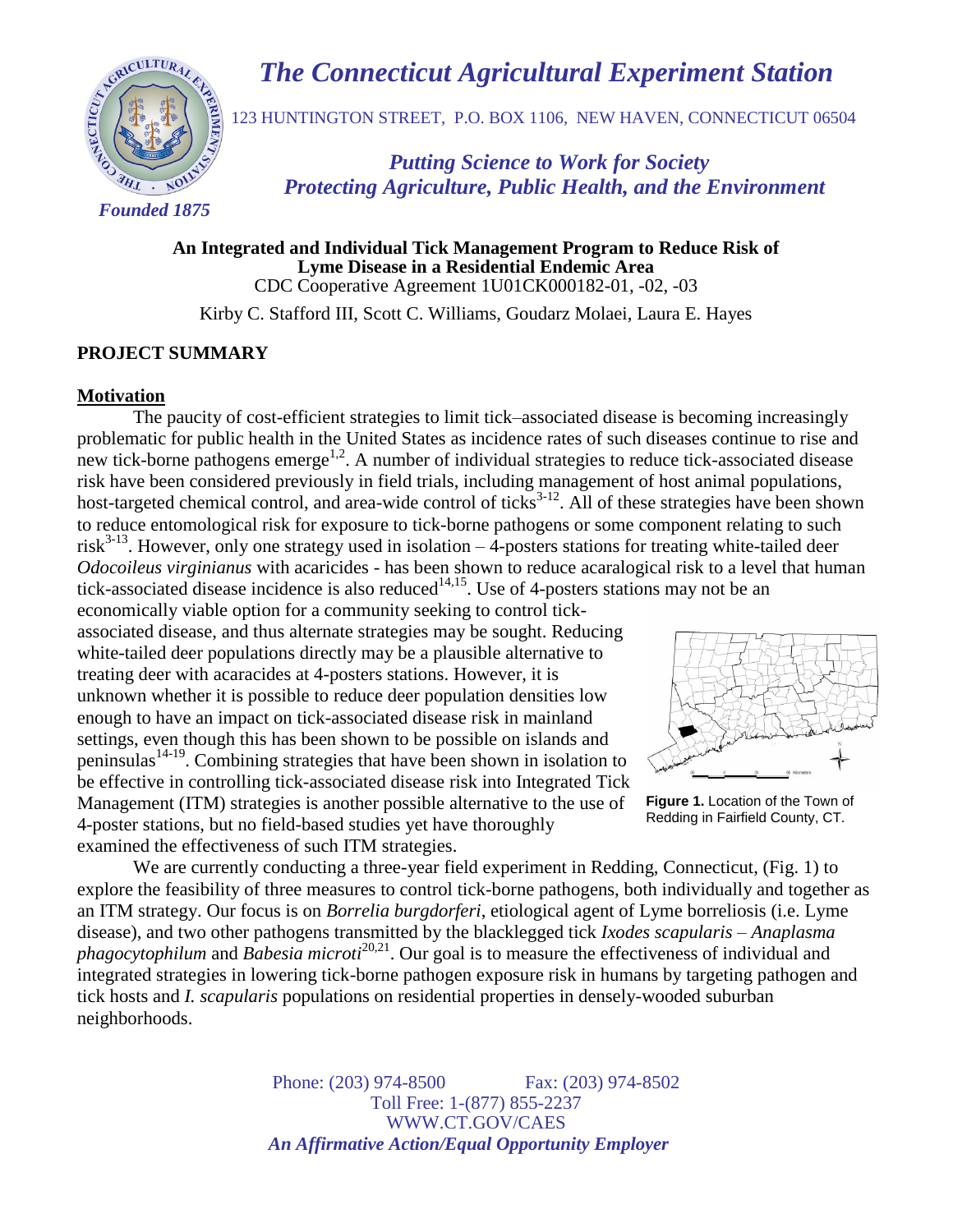## **Hypothesis**

An ITM approach that reduces both tick and tick host population sizes results in lower Entomological Risk Indices (density of infected black-legged ticks nymphs<sup>22,23</sup>) for tick-associated diseases than individual approaches focusing on either reducing tick population sizes or population sizes of tick hosts alone.

# **Objectives**

Objective 1. Develop a reduced risk/ITM approach to control ticks using an array of least-toxic measures within a residential community that is effective, safe, inexpensive, and simple to implement.

Objective 2. Measure efficacy of individual methods and an ITM approach to reduce infected ticks, infected reservoirs, and questing tick populations as a means of reducing the risk of tick-borne pathogen exposure and Lyme disease incidence.

Objective 3. Determine most effective timing and method of implementation of each tick control method and analyze costs for individual components of an ITM program, the ITM program as a whole, and individual costs to the homeowner.

Objective 4. Update and revise the tick management handbook published by The Connecticut Agricultural Experiment Station.

## **Methods**

The tick-borne pathogen exposure control measures in our study are the application of synthetic and biological compounds and local white-tailed deer population management. We are conducting the

study in four study sites in Redding (i.e. neighborhoods), each of which encompasses approximately 1 square mile of residential property and adjacent forested areas. Sampling units in the study are the individual residential properties within neighborhoods, of which there are at least five per neighborhood. One neighborhood serves as the primary control (untreated) site for the study, and the other three receive one of three control measures, either: a) application of environmentally-safe products (i.e., spraying biological tick control agent, the entomopathogenic fungus *Metarhizium anisopliae* and distributing rodent bait boxes, b) reduction of the local white-tailed deer population, or c) application of environmentally-safe products in combination with local white-tailed deer population reduction (Fig 2).



**Figure 2.** Experimental Design

#### **Preliminary Results (2013)**

Preliminary data from the first experiment year suggest high effectiveness of combining rodent bait box distribution with entomopathogenic fungus application to reduce tick population densities during the summer months, when blacklegged tick nymphs are active. Specifically, there was a 58.3% greater reduction in nymphal tick densities in areas where bait boxes and fungus applications were used compared to where those where they were not between the period before (May 2013) and after (mid-June through August 2013) the interventions. Laboratory testing to assess the effectiveness of the first-year treatments in reducing prevalence of tick infections and reservoir host exposures are ongoing. Results will allow us to estimate effects of treatments on overall Entomological Risk Indices, i.e. the product of nymphal tick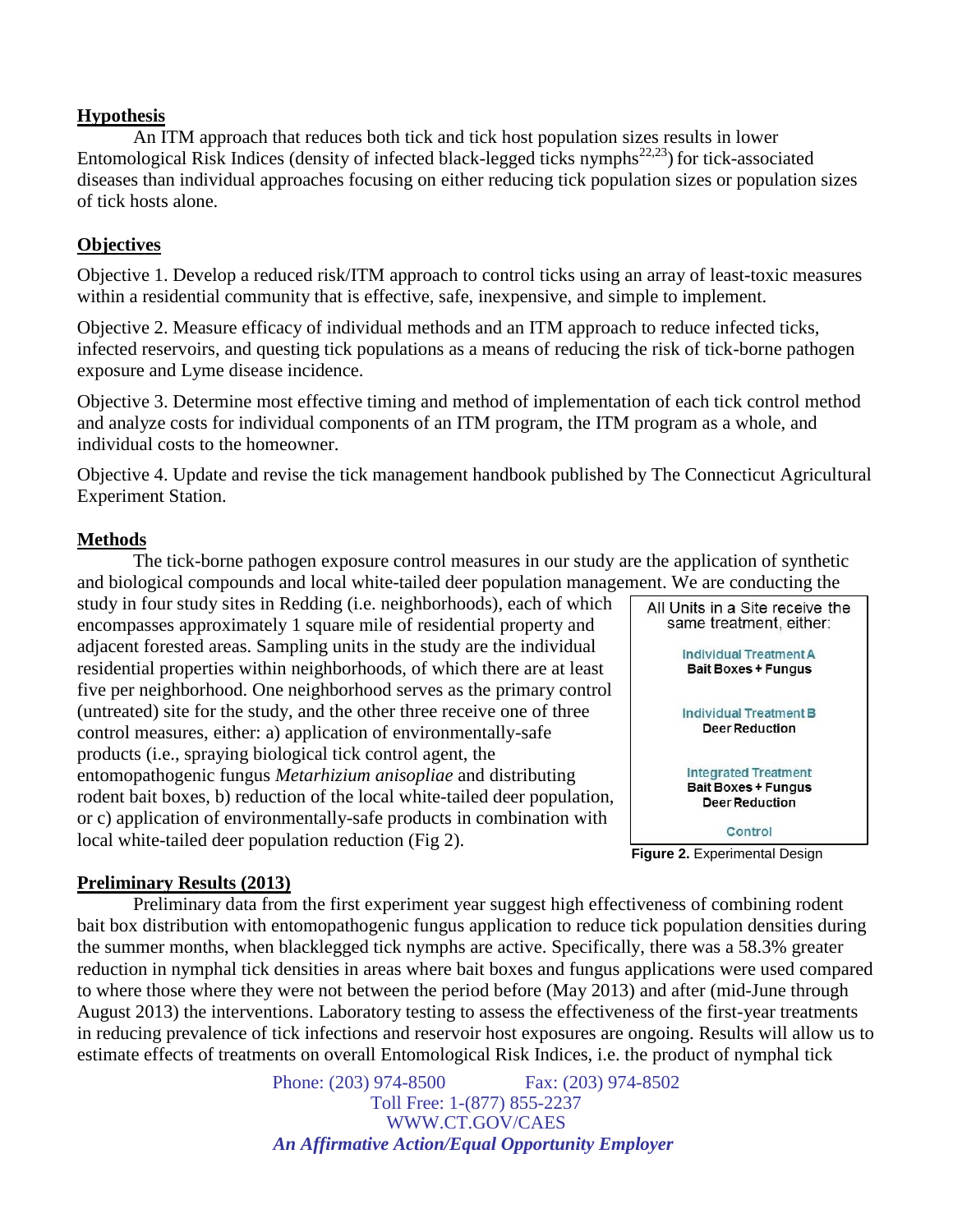density and infection prevalence. Effects of all treatment measures on tick-borne disease risk-associated outcomes will be assessed in year two and year three of the study, in accordance with predictions of differences in timing of the impacts of treatments considered in the study over the three years during which it is being conducted.

# **Statements of Predicted Impacts:**

**a. Public Health.** CDC/CAES tick IPM study is expected to result in the reduction in entomological risk of tick bites and tick-borne illness among residents participating in the study or living in the neighborhoods where the control measures are being evaluated.

**b. Basic Scientific Research.** This study will allow the evaluation of an integrated approach on reducing tick abundance, tick infection rates, and therefore the risk of tick-borne illness. One component is also the evaluation of white-tailed deer reduction in combination and alone in a non-insular setting as a tool for tick reduction. These results are expected to provide results that will allow other communities to make science-based decisions on Lyme disease programs. Similar deer reduction programs have been conducted at insular sites in Connecticut (i.e., Mumford Cove, Bridgeport, Bluff Point), as well as in other areas in the eastern United States, and have resulted in significant reductions in tick abundances <sup>14-19</sup>. Studies have also shown that hunters cannot or will not achieve densities at or below 30 deer/ $mi^2$ , as such, professional sharpshooters must be used to achieve the scientific objectives of this study<sup>24</sup>.

**c. Town of Redding, CT.** The CDC/CAES tick IPM study is compatible with the goals of the town Deer Management Program [\(http://www.townofreddingct.org/Public\\_Documents/ReddingCT\\_Police/deer\)](http://www.townofreddingct.org/Public_Documents/ReddingCT_Police/deer). The Town goal was to reduce deer density from around  $75/\text{mi}^2$  to 10-12/mi<sup>2</sup> with managed hunts on town land and by encouraging access to the 70% of private land in Redding. An aerial deer survey in February 2013 by Dr. Scott Williams, CAES, that covered 12.5% of Redding found deer densities to be 30-40/mi<sup>2</sup>, the level that has been found achievable by general hunting alone<sup>24</sup>. It was estimated that the CDC/CAES study reduced deer densities to below  $10/\text{mi}^2$  only in 2 square miles of Redding's 32.1 square miles. An aerial survey of 19% of the town of Redding (6 square miles including both study and non-study areas) was conducted on 24 January 2014 and found similar densities. It was also determined that further deer reduction was needed on the targeted 2 square miles to achieve study goals.

**d. CT Deer Program Goals.** We believe the CDC/CAES study fits into the CT DEEP's mandate and Deer Program Goals to reduce deer population growth…for the public and native and plant and animal communities and *to conserve, improve and protect its natural resources and environment …. in order to enhance the health, safety and welfare of the people of the state*.

Phone: (203) 974-8500 Fax: (203) 974-8502 **e. Short-term Sustainability of Hunter Harvest of White-tailed Deer.** The CDC/CAES study impacts the short-term sustainability of hunter harvest in only 2 square miles, or 6%, of the town of Redding. In the years 2010-2013, Redding hunters harvested approximately 855 deer. The success of the town program and other hunters over the past few years has had a far greater impact on the number of deer in Redding and current hunting success than the 51 animals harvested through the CDC/CAES study in February 2013. This project has not impacted sustained yield of deer by Connecticut hunters as the significant reductions thus far have been due to the town's program and likely the extended hunting season (4.5 months) and replacement tag system in effect in Fairfield County.<sup>25</sup> The scale of this scientific

Toll Free: 1-(877) 855-2237 WWW.CT.GOV/CAES  *An Affirmative Action/Equal Opportunity Employer*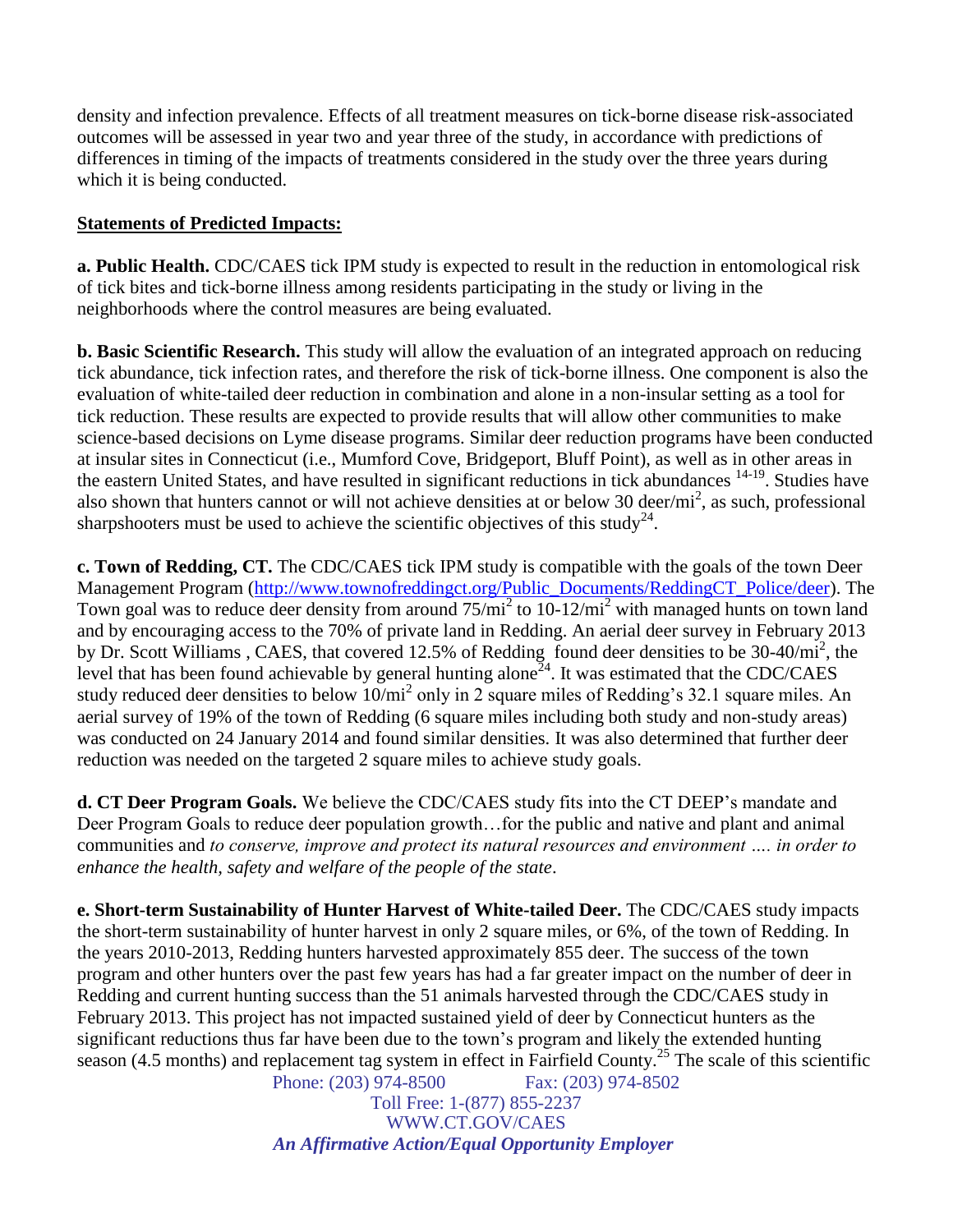study impacts only a small fraction of the town and deer were harvested after the regulated hunting season; animals that hunters did not or were not able to take during the season.

**f. Long-term Sustainability of Hunter Harvest of White-tailed Deer.** The long term sustainability of hunter harvests of white-tailed deer in Redding will be determined by the ongoing success of the state and town deer management programs, not the shorter-term CDC study.

References:

- 1. Fritz, C.L. 2009. Emerging tick-borne diseases. Veterinary Clinics of North America: Small Animal Practice. 39(2):265-278.
- 2. Gratz, N.G. 1999. Emerging and resurging vector-borne diseases. Annual review of Entomology. 44(1):51-75.
- 3. Stafford, K.C., III and U. Kitron. 2002. Environmental management for Lyme borreliosis control, in Lyme Borreliosis: Biology and Control, J. Gray, Editor. CABI Publishing: Oxon, UK. p. 301- 334.
- 4. Ginsberg, H.S. and K.C. Stafford, III. 2005. Management of ticks and tick-borne diseases, in Tickborne Diseases of Humans, J.L. Goodman, D.T. Dennis, and D.E. Sonenshine, Editors. ASM Press: Washington, DC. p. 65-86.
- 5. Ostfeld, R.S., A. Price, V.L. Hornbostel, M.A. Benjamin, and F. Keesing. 2006. Controlling ticks and tick-borne zoonoses with biological and chemical agents. BioScience. 56(5): 383-394.
- 6. Piesman, J. and L. Eisen. 2008. Prevention of tick-borne diseases. Annu. Rev. Entomol. 53: 323- 343.
- 7. Daniels, T.J., D. Fish, and R.C. Falco. 1991. Evaluation of host-targeted acaricide for reducing risk of Lyme disease in southern New York state. J. Med. Entomol. 28(4): 537-543.
- 8. Deblinger, R.D. and D.W. Rimmer. 1991. Efficacy of permethrin-based acaricide to reduce the abundance of *Ixodes dammini* (Acari: Ixodidae). J. Med. Entomol. 28(5): 708-711.
- 9. Magnarelli, L.A., T.G. Andreadis, K.C.S. Stafford III, and C.J. Holland. 1991. Rickettsiae and *Borrelia burgdorferi* in Ixodid ticks. J. Clin. Microbiol. 29: 2798-2804.
- 10. Stafford, K.C., III. 1992. Third-year evaluation of host-targeted permethrin for the control of *Ixodes dammini* (Acari: Ixodidae) in southeastern Connecticut. J. Med. Entomol. 29(4): 717-720.
- 11. Brei, B., J.S. Brownstein, J.E. George, J.M. Pound, J.A. Miller, T.J. Daniels, R.C. Falco, K.C. Stafford III, T.L. Schulze, T.N. Mather, J.F. Carroll, and D. Fish. 2009. Evaluation of the United States Department of Agriculture northeast area-wide tick control project by meta-analysis. Vector-Borne Zoonotic Diseases. 9(4): 423-430.
- 12. Hoen, A.G., L.G. Rollend, M.A. Papero, J.F. Carroll, T.J. Daniels, T.N. Mather, T.L. Schulze, K.C. Stafford III, and D. Fish. 2009. Effects of tick control by acaricide self-treatment of whitetailed deer on host-seeking tick infection prevalence and entomologic risk for *Ixodes scapularis*borne pathogens. Vector-Borne Zoonotic Diseases. 9(4): 431-438.